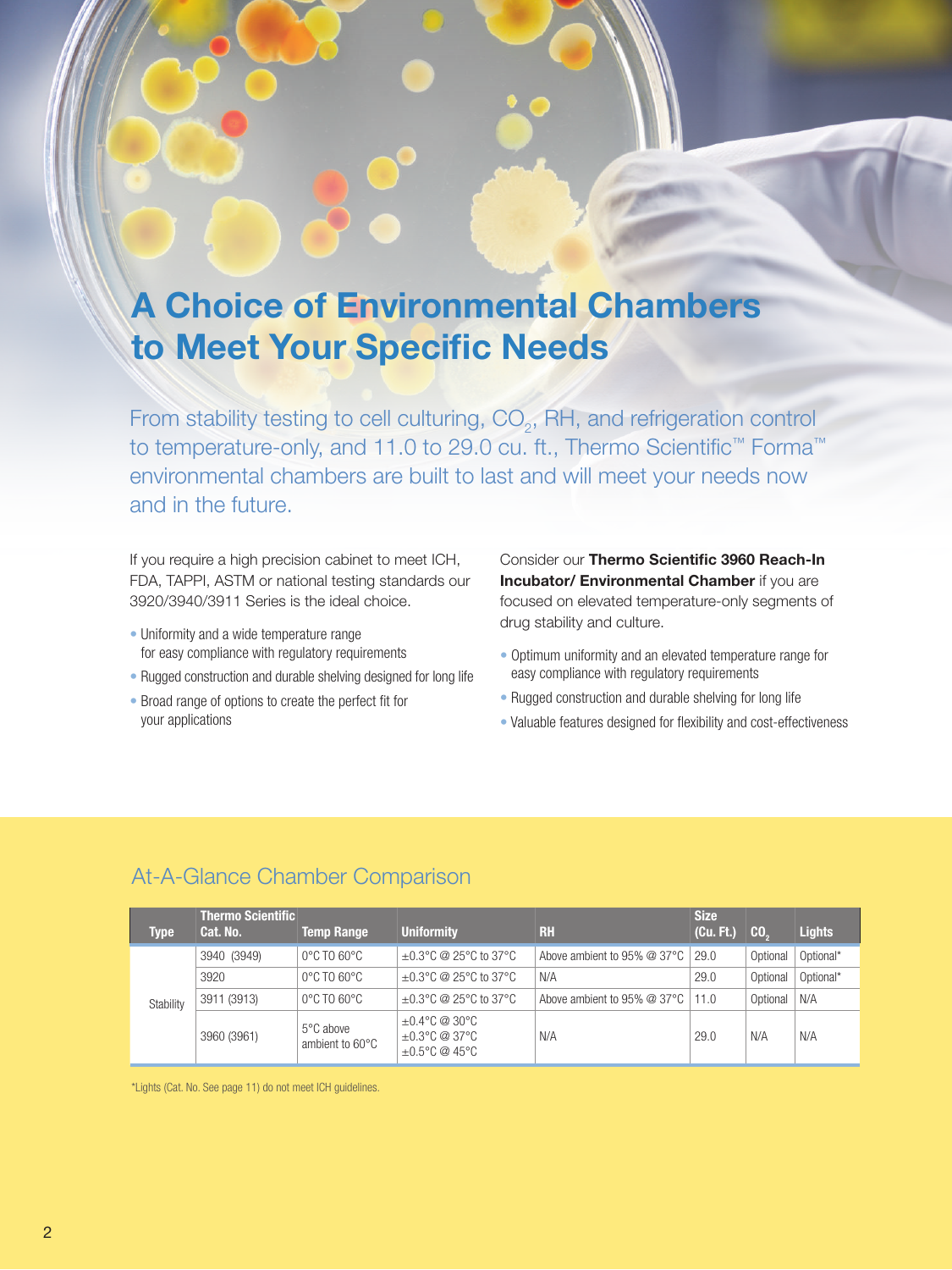# Thermo Scientific 3920/3940/3911 Series Stability Chambers for a Multitude of Applications

This series of environmental chambers meets International Conference on Harmonization (ICH) guidelines\* for drug substance and product storage testing. The units are ideal for drug stability studies, shelf life testing for packaged products, and insect and other large-scale biological research.

## Optimum uniformity and a wide temperature range for easy compliance with regulatory requirements

These chambers feature a 0°C to 60°C (32°F to 140°F) temperature range that can be set in 0.1°C increments. The broad temperature range, and optimum temperature uniformity and recovery contribute to an ideal test environment, even when the chamber contains large product loads and low output, heat-generating equipment.

### Advantages of our directed horizontal laminar airflow system

Our directed airflow system (shown below) promotes an ideal growth environment. The enhanced design includes a positive pressure feed plenum on the right side of the chamber and a negative pressure return plenum on the left to distribute the airflow uniformly throughout the chamber.

This combination directs air across the surface of each solid shelf. Even when filled with samples or equipment, each shelf receives a consistent flow of conditioned air for optimum temperature uniformity and recovery.

As opposed to our horizontal airflow system, top-tobottom (non-directed) airflow systems use a topmounted fan to push air down through wire shelves.

Temperature uniformity and recovery can deteriorate quickly when shelves are filled because air movement is blocked. That variation in temperature, alone or when combined with frequent door openings, may compromise environmental conditions or make process validation difficult.

Standard 4 to 20 milliamp output connects to most alarm/monitoring systems, allowing you to meet internal and regulatory product documentation requirements. Chart recorders are also available.







The Thermo Scientific directed airflow design (left) versus a top-to-bottom, undirected airflow design (right).

The directed airflow minimizes the risk of product desiccation and loss, and wasted time and money due to poor temperature uniformity and recovery.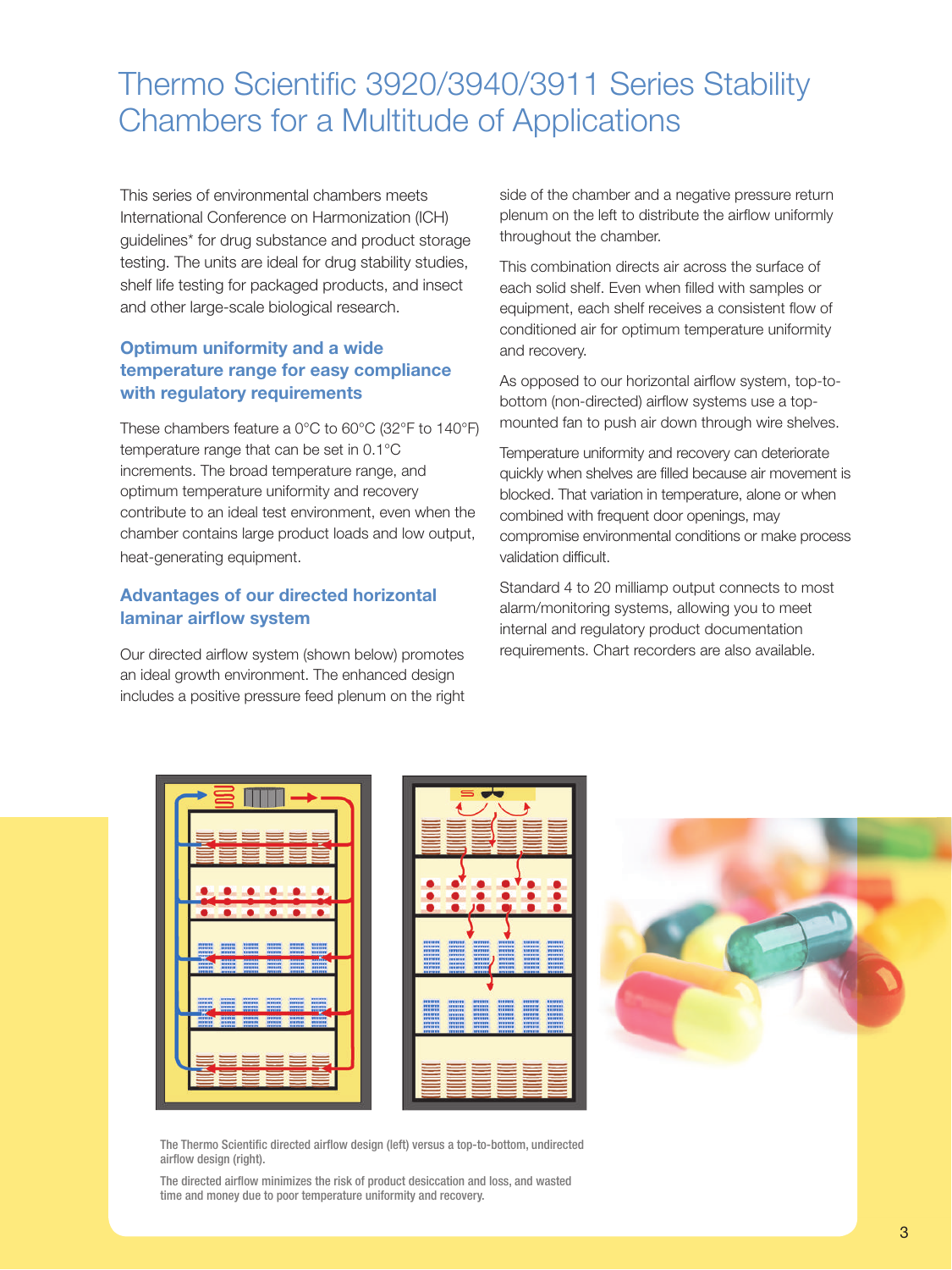#### Humidity Controller (3940/3949, 3911/3913) only) Displays actual RH (%) and setpoint (Ramp and Soak)

Humidity Alarm and Indicator (3940/3949, 3911/3913 only)

#### Temperature Controller

Displays actual chamber temperature and setpoint (Ramp and Soak)

Over-temperature Safety Thermostat and Indicator

Set over-temp (alarm and light indicate over-temp condition)

Indicates deviation of cabinet humidity from and Indicator set parameters F

Under-temperature Safety Thermostat and Indicator Set under-temp control (alarm and light indicate under-temp condition)

Dehumidify and Humidify Switches and Indicators (3940/3949, 3911/3913 only) Control humidification and refrigeration systems, show cycle status (dehumidify switch operates only with optional heatless dryer)

Defrost and Refrigeration Switches and Indicators Adjustable defrost timer is factory set for two 15 minute defrost cycles during a 24 hour period

## Rugged construction and durable shelving for long life

Main Power Switch

- Exterior cabinet is 18 gauge cold-rolled steel, powder coated for durability and a high quality appearance that resists scratches and chipping.
- 2.0" (5.1cm) thick, non-CFC, foamed-in-place polyurethane cabinet insulation provides maximum product thermal protection and increased rigidity for reliable daily use.
- Phenolic-coated evaporator protects against corrosive by-products or agents in the chamber atmosphere (e.g., secretions from insects such as flies), ensuring long life.
- Solid, stainless steel interior is more durable and corrosion-resistant than plastic or painted metal, ensuring long life and minimizing equipment costs.
- Heavy-duty, solid, stainless steel shelves are easy-toclean, saving time and effort; more corrosion-resistant than coated wire shelves for long life; and adjustable for convenience.
- 29.0 cu. ft. models include 6 shelves that are adjustable on 3.0" (7.6cm) centers.
- 11.0 cu. ft. model includes 3 shelves that are adjustable on 2.0" (5.1cm) centers.
- Reinforced floor/shelf components for 29.0 cu. ft. models are available so you can use shakers, cell rollers, or other heavy equipment or product loads inside the chamber to meet a variety of applications.
- Swivel, locking casters ensure easy mobility during installation and cleaning. Leveling feet provide stability and added safety in the lab.

# Broad range of options create a perfect fit for your applications

Many options are available so you can tailor this series to your specific applications.

#### Factory-installed options (ordered separately) include:

- Choice of access ports for inserting data logging sensors or cables.
- Convenience receptacles to run electrical devices in chamber.
- Choice of chart recorders for data logging.
- Choice of data outputs for monitoring/alarm (3960 / 3961 models only).
- Infrared CO<sub>2</sub> Control Package for control of a CO<sub>2</sub> environment.
- Heatless dryer for low humidity conditions check temperature / humidity chart (see page 5).
- Door light package for plant growth, seed germination, algae, small animal, insect studies.
- Stainless steel door glass for light sensitive applications.
- Door options include door lock, left-hand door, and Lexan™ inner door.
- Choice of shaker support systems provides system safety.
- Temperature mapping and calibration certificate customized.

#### Accessories/on-site options (ordered separately) include:

- Extra and special shelving.
- Reinforced floor options for heavy weights up to 150 lb.
- Sensaphone™ telephone dialing systems interfaces with standard touch-tone phone.
- Cell roll system for production of monolayer cell cultures (see page 7).
- On site IQ/OQ/PQ validation services.

#### Options for the humidity system:

- Condensate pump kit: recommended when the accessible drain on lab wall is well above the drain on back of environmental chamber.
- Condensate evaporator: external heating device which burns off water that drips out the back of the unit when there is no drain available.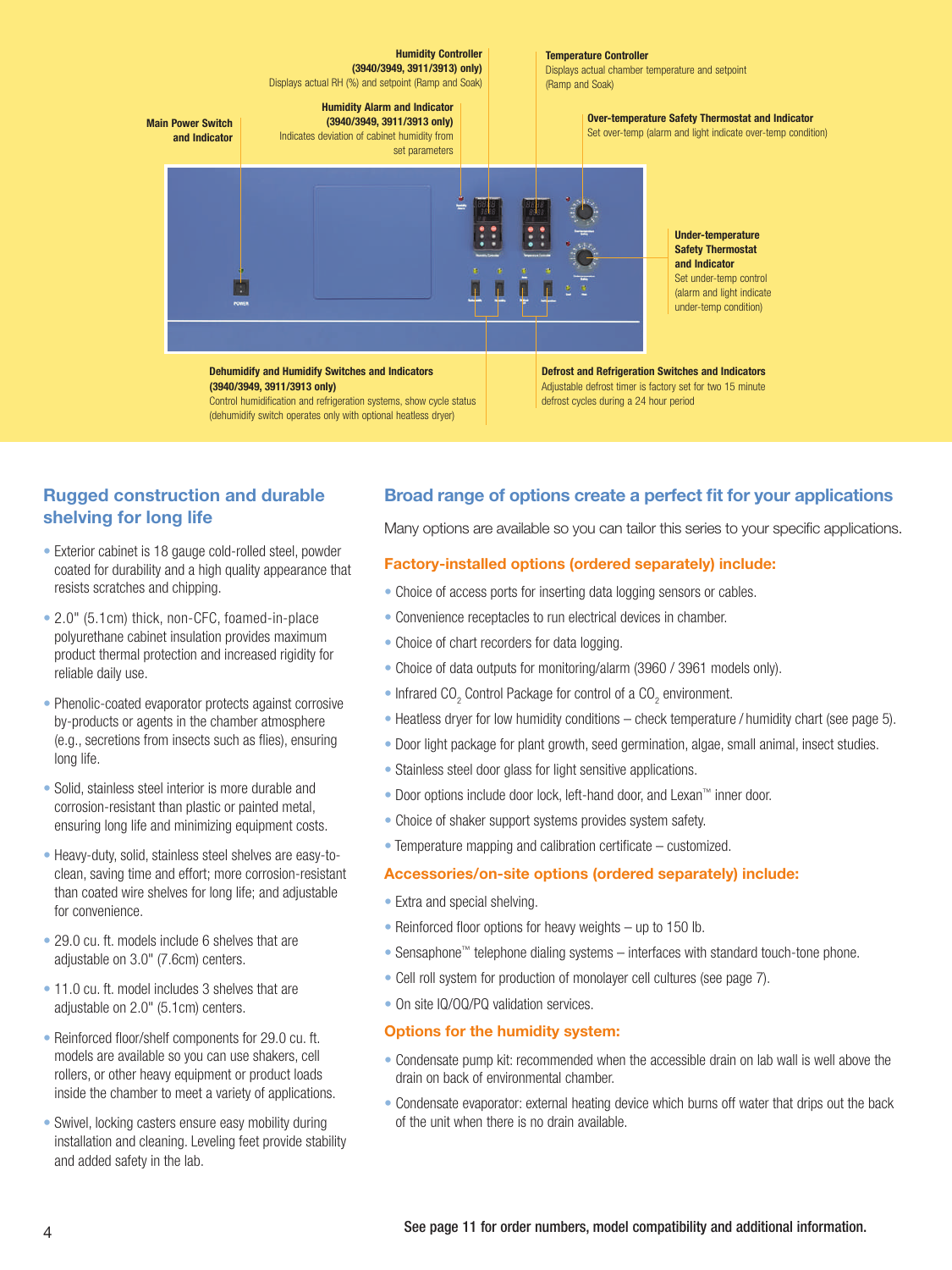# Temperature/Humidity Performance Chart for 3940 (3949) and 3911 (3913)

The following chart illustrates the maximum and minimum attainable humidity within the cabinet at a given set temperature under the following nominal conditions: refrigeration on, defrost off, no wet bulb recorder, no air exchange, set for 22.2°C (72°F) and 50% RH ambient. Optional heatless dryer is available for lower humidity levels.

Chamber Specifications



#### Thermo Scientific Cat. No. 3920 \*\* 3940 \*\* 3949 \*\* 3911 \*\* 3913\*\* **Description** 29 cu. ft. Incubated/Refrigerated Environmental Chamber 29 cu. ft. Incubated/Refrigerated Environmental Chamber with humidity control 11 cu. ft. Incubated/Refrigerated Environmental Chamber with humidity control **Voltage** 120V, 60 Hz 208-220V, 60 Hz 208-220V, 60 Hz 220-240V, 50/60 Hz 208-220V, 60 Hz 220-240V, 50/60 Hz **Temperature**  $\pm 0.1^{\circ}$ C @ 25°C to 37°C (77°F to 98.6°F)  $\pm 0.1^{\circ}$ C @ 25°C to 37°C (77°F to 98.6°F)  $\pm 0.1^{\circ}$ C @ 25°C to 37°C (77°F to 98.6°F) Range  $0^{\circ}$ C to 60°C (32°F to 140°F)  $0^{\circ}$ C to 60°C (32°F to 140°F)  $0^{\circ}$ C to 60°C (32°F to 140°F) Sensor RTD RTD RTD Controller Microprocessor, PID Microprocessor, PID Microprocessor, PID Microprocessor, PID Microprocessor, PID Programmability Ramp & Soak (to 40 steps) Ramp & Soak (to 40 steps) Ramp & Soak (to 40 steps) Ramp & Soak (to 40 steps) Setpoint Digital Digital Digital Display Digital dual LED Digital dual LED Digital dual LED Readability & Setability  $0.1^{\circ}$ C 0.1°C 0.1°C Uniformity\*  $\pm 0.3^{\circ}$ C @ 25°C to 37°C (77°F to 98.6°F)  $\pm 0.3^{\circ}$ C @ 25°C to 37°C (77°F to 98.6°F)  $\pm 0.3^{\circ}$ C @ 25°C to 37°C (77°F to 98.6°F) Temperature Safety Sensor & Controller Thermostat Thermostat Thermostat Thermostat Thermostat Thermostat Thermostat Thermostat Thermostat Setpoint Analog reference dial Analog reference dial Analog reference dial Analog reference dial Alarm Audible/visual Audible/visual Audible/visual Refrigeration Compressor 1⁄4 HP, air-cooled 1⁄4 HP, air-cooled 1⁄4 HP, air-cooled Refrigerant Non-CFC, R134A refrigerant Non-CFC, R134A refrigerant Non-CFC, R134A refrigerant Non-CFC, R134A refrigerant Humidity Input Water Quality 50K-1Megohm resistance 50K-1Megohm resistance Input Water Volume 1 gallon/hour 1 gallon/hour 1 gallon/hour 1 gallon/hour 1 gallon/hour 1 gallon/hour Input Water Pressure **Contact Accord Figure 1** Gravity to 40 psi Gravity to 40 psi Gravity to 40 psi RH Above ambient to 95% @ 37°C (98.6°F) ±5.0% RH Above ambient to 95% @ 37°C (98.6°F) ±5.0% RH Sensor **Capacitive – the Capacitive – thin film polymer** Capacitive – thin film polymer Capacitive – thin film polymer Controller **Microprocessor, PID** Microprocessor, PID Microprocessor, PID Microprocessor, PID Programmability **Ramp & Soak (to 40 steps)** Ramp & Soak (to 40 steps) Ramp & Soak (to 40 steps) Setpoint Digital (direct set in % RH) Digital (direct set in % RH) Digital, dual LED (direct read in % RH) Digital, dual LED (direct read in % RH) Digital, dual LED (direct read in % RH) Readability & Setability 1.0% 1.0% Steam Generator **Initial fill approx. 1 qt. (1 liter)** Initial fill approx. 1 qt. (1 liter) Initial fill approx. 1 qt. (1 liter) Setable Alarm **Audible/visual Audible/visual Audible/visual Audible/visual Audible/visual** Audible/visual Audible/visual **Certification** cULus cULus cultus cultus cultus CE cultus CE cultus CE cultus CE

*\*Six shelves in 3920 and 3940 (3949), three shelves in 3911 (3913); uniformity is ±0.5°C at all other temperature parameters. \*\*All models require a drain unless fitted with the optional Condensate Evaporator (No. 1900031). 3940 (3949) and 3911 (3913) also require a constant water source.*

C F  $(\mathtt{V}_\mathsf{L})_\mathsf{us}$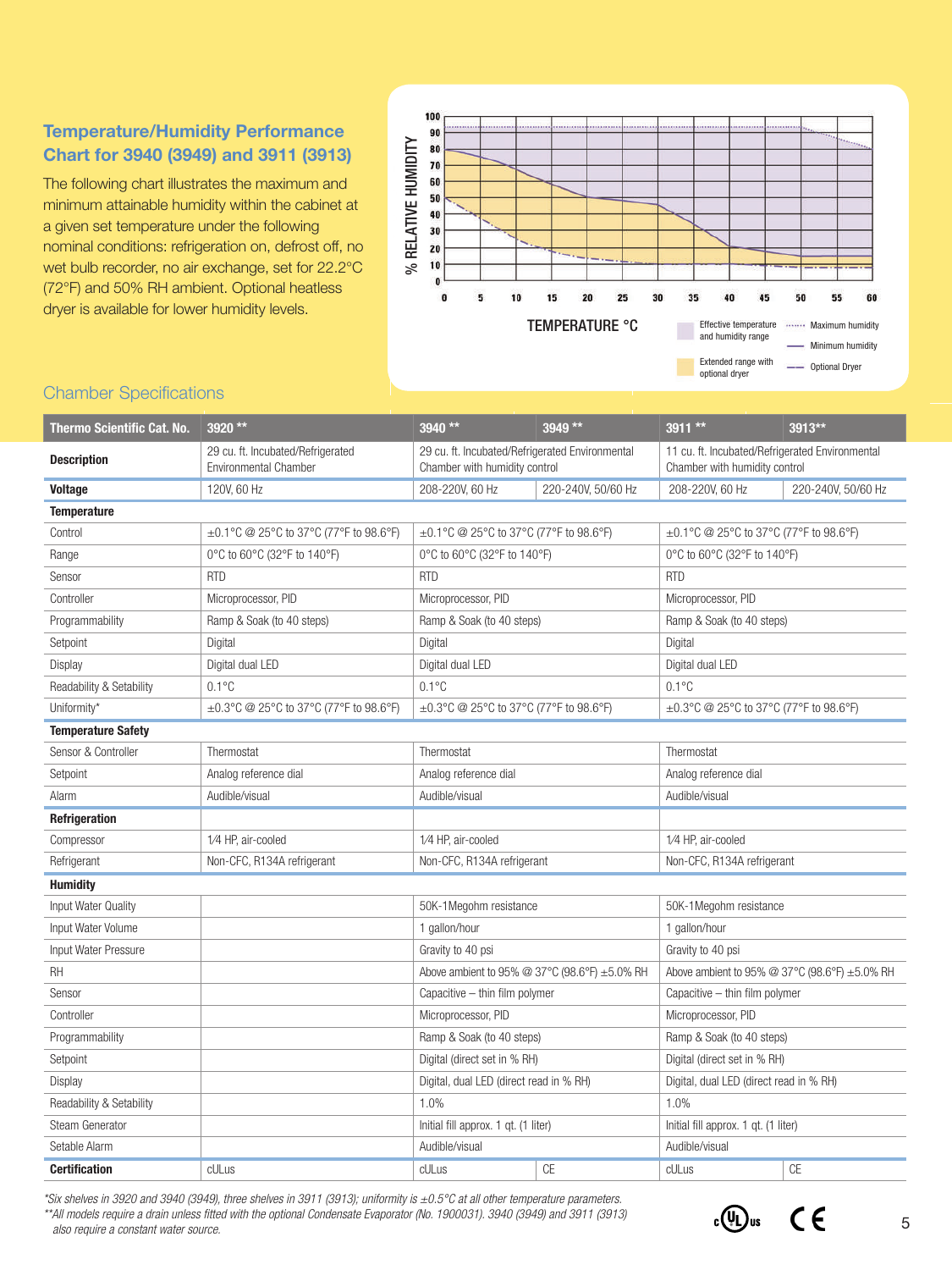# Chamber Specifications continued

| Thermo Scientific Cat. No.            | 3920 **                                                           | $3940**$                                                                         | 3949 **                                                                                                                       | $3911**$                                                                         | 3913**                                                                                                                        |
|---------------------------------------|-------------------------------------------------------------------|----------------------------------------------------------------------------------|-------------------------------------------------------------------------------------------------------------------------------|----------------------------------------------------------------------------------|-------------------------------------------------------------------------------------------------------------------------------|
| <b>Description</b>                    | 29 cu. ft. Incubated/Refrigerated<br><b>Environmental Chamber</b> | 29 cu. ft. Incubated/Refrigerated Environmental<br>Chamber with humidity control |                                                                                                                               | 11 cu. ft. Incubated/Refrigerated Environmental<br>Chamber with humidity control |                                                                                                                               |
| Fittings**                            |                                                                   |                                                                                  |                                                                                                                               |                                                                                  |                                                                                                                               |
| Fill Port                             |                                                                   | 1/8" female NPT                                                                  |                                                                                                                               | 1/8" female NPT                                                                  |                                                                                                                               |
| Drain Port (bottom)                   | 3⁄8" FPT & 3⁄8" O.D. P-trap right rear                            | 3⁄8" FPT & 3⁄8" O.D. P-trap right rear                                           |                                                                                                                               | 3⁄8" FPT & 3⁄8" O.D. P-trap right rear                                           |                                                                                                                               |
| <b>Unit Heat Load</b>                 |                                                                   |                                                                                  |                                                                                                                               |                                                                                  |                                                                                                                               |
| <b>115V</b>                           | 5500 BTUH (1600 Watts)                                            | 5500 BTUH (1600 Watts)                                                           |                                                                                                                               | 5500 BTUH (1600 Watts)                                                           |                                                                                                                               |
| <b>220V</b>                           | 6000 BTUH (1750 Watts)                                            | 6000 BTUH (1750 Watts)                                                           |                                                                                                                               | 6000 BTUH (1750 Watts)                                                           |                                                                                                                               |
| <b>Dimensions</b>                     |                                                                   |                                                                                  |                                                                                                                               |                                                                                  |                                                                                                                               |
| <b>Exterior</b>                       |                                                                   |                                                                                  |                                                                                                                               |                                                                                  |                                                                                                                               |
| Width                                 | 38.0" (96.5cm)                                                    | 38.0" (96.5cm)                                                                   |                                                                                                                               | 38.0" (96.5cm)                                                                   |                                                                                                                               |
| Height                                | 88.5" (224.8cm)                                                   | 88.5" (224.8cm)                                                                  |                                                                                                                               | 51.5" (130.8cm)                                                                  |                                                                                                                               |
| $F-B$                                 | 32.0" (81.3cm)                                                    | 32.0" (81.3cm)                                                                   |                                                                                                                               | 32.0" (81.3cm)                                                                   |                                                                                                                               |
| <b>Interior</b>                       |                                                                   |                                                                                  |                                                                                                                               |                                                                                  |                                                                                                                               |
| Width                                 | 31.0" (78.7cm)                                                    | 31.0" (78.7cm)                                                                   |                                                                                                                               | 31.0" (78.7cm)                                                                   |                                                                                                                               |
| Height                                | 60.0" (152.4cm)                                                   | 60.0" (152.4cm)                                                                  |                                                                                                                               | 24.0" (60.9cm)                                                                   |                                                                                                                               |
| F-B                                   | 27.0" (68.6cm)                                                    | 27.0" (68.6cm)                                                                   |                                                                                                                               | 27.0" (68.6cm)                                                                   |                                                                                                                               |
| <b>Shelves</b>                        |                                                                   |                                                                                  |                                                                                                                               |                                                                                  |                                                                                                                               |
| Dimensions                            | 30.6"W x 25.8" F-B (77.8cm x 65.6cm)                              | 30.6"W x 25.8" F-B (77.8cm x 65.6cm)                                             |                                                                                                                               | 30.6"W x 25.8" F-B (77.8cm x 65.6cm)                                             |                                                                                                                               |
| Construction                          | Solid stainless steel, reinforced                                 | Solid stainless steel, reinforced                                                |                                                                                                                               | Solid stainless steel, reinforced                                                |                                                                                                                               |
| Surface Area per Shelf                | $5.4$ sq. ft. $(0.5$ sq. m)                                       | $5.4$ sq. ft. $(0.5$ sq. m)                                                      |                                                                                                                               | $5.4$ sq. ft. $(0.5$ sq. m)                                                      |                                                                                                                               |
| Max. Surface Area<br>per Chamber      | 104.3 sq. ft. (9.7 sq. m)                                         | 104.3 sq. ft. (9.7 sq. m)                                                        |                                                                                                                               | 59.4 sq. ft. (5.5 sq. m)                                                         |                                                                                                                               |
| Standard/Maximum<br>Number of Shelves | 6, 19                                                             | 6, 19                                                                            |                                                                                                                               | 3, 11                                                                            |                                                                                                                               |
| Load per Shelf                        | 35 lbs. (15.9 kg), slide in/out<br>50 lbs. (22.7 kg), stationary  | 35 lbs. (15.9 kg), slide in/out<br>50 lbs. (22.7 kg), stationary                 |                                                                                                                               | 35 lbs. (15.9 kg), slide in/out<br>50 lbs. (22.7 kg), stationary                 |                                                                                                                               |
| <b>Construction</b>                   |                                                                   |                                                                                  |                                                                                                                               |                                                                                  |                                                                                                                               |
| <b>Interior Volume</b>                | 29.0 cu. ft. (821.2 liters)                                       | 29.0 cu. ft. (821.2 liters)                                                      |                                                                                                                               | 11.0 cu. ft. (311.5 liters)                                                      |                                                                                                                               |
| <b>Interior Material</b>              | Type 304, 2B finish, stainless steel                              | Type 304, 2B finish, stainless steel                                             |                                                                                                                               | Type 304, 2B finish, stainless steel                                             |                                                                                                                               |
| <b>Exterior Material</b>              | Cold-rolled steel, powder coated                                  | Cold-rolled steel, powder coated                                                 |                                                                                                                               | Cold-rolled steel, powder coated                                                 |                                                                                                                               |
| Outer Door Gasket                     | Four-sided, vinyl compression                                     | Four-sided, vinyl compression                                                    |                                                                                                                               | Four-sided, vinyl compression                                                    |                                                                                                                               |
| <b>Electrical</b>                     | 120V, 60 Hz, 16.0 Amps 3 Wire<br>(including ground)               | 208-220V, 60 Hz,<br>15.0 Amps 4 Wire<br>(including ground)<br>single phase       | 220-240V,50/60 Hz<br>14.0 Amps, 3 Wire<br>(including ground) must<br>be hardwired to a<br>lockable fused<br>disconnect switch | 208-220V, 60 Hz<br>15.0 Amps 4 Wire<br>(including ground)<br>single phase        | 220-240V,50/60 Hz<br>14.0 Amps, 3 Wire<br>(including ground) must<br>be hardwired to a<br>lockable fused<br>disconnect switch |
| Dry Contacts                          | Common, NO, NC                                                    | Common, NO, NC                                                                   |                                                                                                                               | Common, NO, NC                                                                   |                                                                                                                               |
| Data Output                           | 4-20 milliamp, temperature                                        | 4-20 milliamp, temperature and RH                                                |                                                                                                                               | 4-20 milliamp, temperature and RH                                                |                                                                                                                               |
| Power Switch                          | 2 Pole                                                            | 2 Pole                                                                           |                                                                                                                               | 2 Pole                                                                           |                                                                                                                               |
| Plug                                  | $\odot$<br>NEMA 5-20P                                             | $\odot$<br><b>NEMA 14-20P</b>                                                    | None                                                                                                                          | $\odot$<br><b>NEMA 14-20P</b>                                                    | None                                                                                                                          |
| Weight                                |                                                                   |                                                                                  |                                                                                                                               |                                                                                  |                                                                                                                               |
| Net                                   | 700 lbs. (317.5 kg)                                               | 765 lbs. (347.0 kg)                                                              |                                                                                                                               | 575 lbs. (260.8 kg)                                                              |                                                                                                                               |
| Shipping (motor)                      | 850 lbs. (385.6 kg)                                               | 1,040 lbs. (471.7 kg)                                                            | 940 lbs. (426.4 kg)                                                                                                           | 715 lbs. (324.3 kg)                                                              |                                                                                                                               |

*\*All models require a drain unless fitted with the optional Condensate Evaporator (No. 1900031). 3940 (3949) and 3911 (3913) also require a constant water source.*